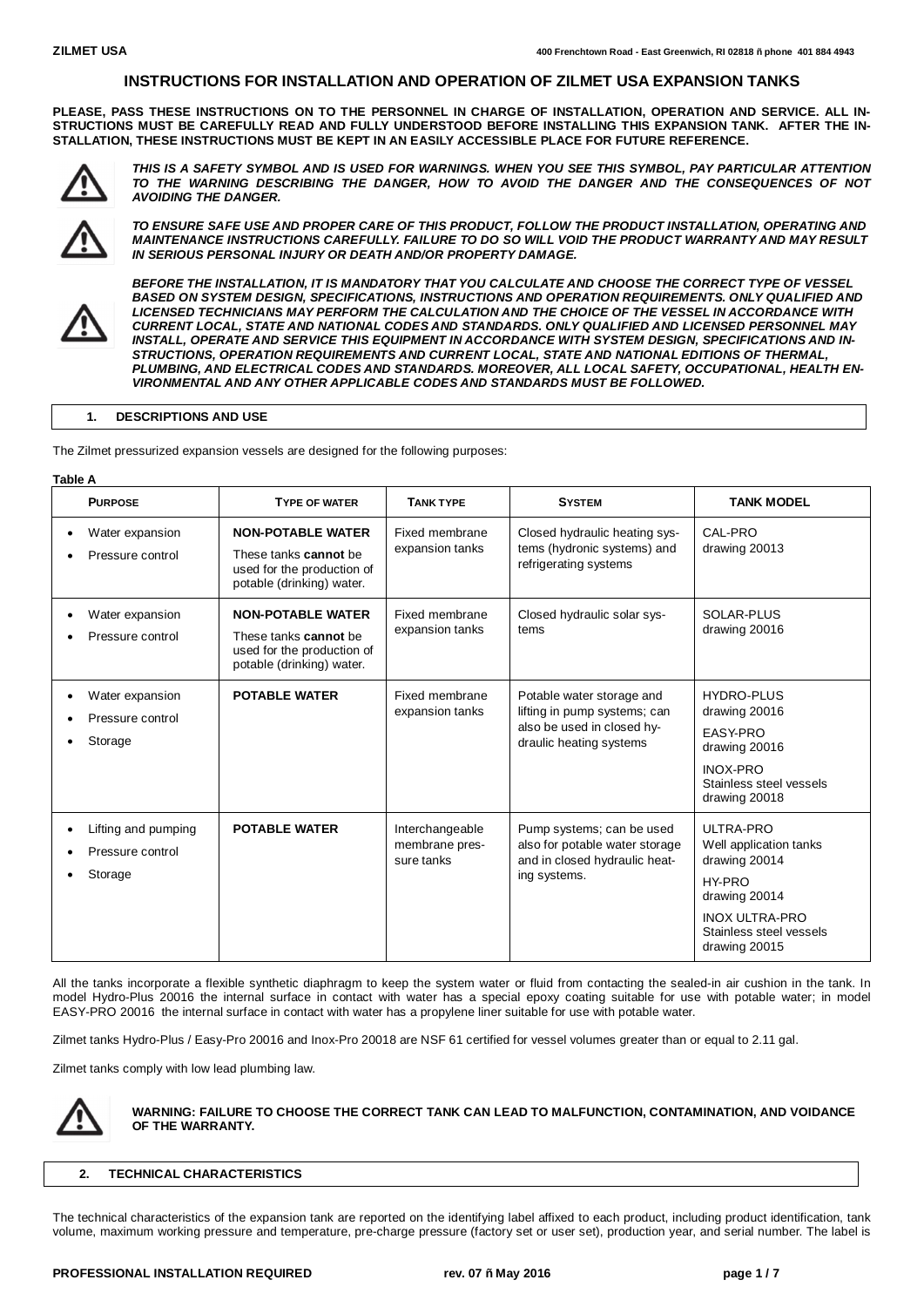firmly affixed to the tank and must not be removed, tampered with, hidden, covered, or changed.

If the label on the ZILMET tank is missing or the technical characteristics on the ZILMET label are not legible, DO NOT INSTALL the expansion tank and contact ZILMET immediately by phone at 401 884 4943 or by e-mail at info@zilmetusa.com.



**WARNING: The values of the maximum working temperature and the maximum working pressure, shown in the label affixed to the expansion tank and in Table B, must be considered the maximum working parameters for the expansion tanks.**

#### **Table B: GENERAL TECHNICAL CHARACTERISTICS OF EXPANSION TANKS**

| <b>MODEL</b>                              | CAPACITY (gallons)<br>MAX. WORKING PRESSURE (psi) |                                                         | MAX. WORKING TEMPERATURE (°F)<br>Diaphragm / System | <b>USE</b>      |              |
|-------------------------------------------|---------------------------------------------------|---------------------------------------------------------|-----------------------------------------------------|-----------------|--------------|
| CAL-PRO<br>20013                          | $1.06$ and<br>2.11 gal<br>75 psi                  | $3.2$ . $4.8$ . $6.3$ - $9.2$<br>and 13.2 gal<br>60 psi | From 21.1<br>to 211.3 gal<br>90 psi                 | 158 °F / 210 °F | $H - R$      |
| <b>SOLARPLUS</b><br>20016                 | All the models 150 psi                            |                                                         |                                                     | 212 °F / 230 °F | S            |
| <b>HYDRO-PLUS</b><br>20016                | All the models 150 psi                            |                                                         |                                                     | 140 °F / 210 °F | $SW - P - H$ |
| EASY-PRO<br>20016                         | All the models 150 psi                            |                                                         | 140 °F / 210 °F                                     | $SW - P - H$    |              |
| <b>INOX-PRO</b><br>20018                  | $0.04$ gal<br>220 psi                             | From 0.13 to 4.8 gal<br>150 psi                         |                                                     | 140 °F / 210 °F | $SW - P - H$ |
| ULTRA-PRO<br>20014<br>well tanks          | From 2.11<br>to 132.1 gal<br>150 psi              | 198.1 gal<br>120 / 150 psi                              | 264.2 gal<br>90 / 120 psi                           | 140 °F / 210 °F | $SW - P - H$ |
| <b>INOX ULTRA-</b><br><b>PRO</b><br>20015 | All the models 150 psi                            |                                                         | 140 °F / 210 °F                                     | $SW - P - H$    |              |
| HY-PRO<br>20014                           | All the models 150 psi                            |                                                         | 140 °F / 210 °F                                     | $SW - P - H$    |              |

**Key "USE":** H= heating, R= Refrigeration, S= solar, SW = potable (drinking) water, P= water lifting / pumps

**Note:** For updated technical characteristics, please refer to the label on the tank and to the Zilmet Website: www.zilmetusa.com

#### **DO NOT INSTALL OR OPERATE THE SYSTEM AT SUSTAINED OR INSTANTANEOUS PRESSURE AND/OR AT TEMPERATURES EXCEEDING THE LIMITS PRESCRIBED IN TABLE B AND IN THE LABEL AFFIXED TO THE EXPANSION TANK.**



#### **WARNING: EXCEEDING MAXIMUM PRESSURE AND/OR TEMPERATURE, EITHER SUSTAINED OR DUE TO SUDDEN INCREASES, IS DANGEROUS AND MAY RESULT IN REDUCED TANK LIFE, PROPERTY DAMAGE, SERIOUS SCALDING AND/OR BODILY INJURY OR DEATH.**

The tank may be used in systems that have a maximum working system temperature as described in Table B, provided that the tankop own temperature does not exceed the prescribed limits for the diaphragm. This may be achieved by installation of the tank in the coldest part of the system, thermostatic control etc.



Do not expose the expansion tank to temperatures lower than 14 °F. Tanks that are NOT for potable water use may be used at temperatures between 14 and 32 °F if antifreeze such as ethylene glycol with a percentage up to 50% is used. If antifreeze liquid is utilized, you must use all precautions to avoid dispersion in the environment and possible poisoning in accordance with applicable safety, occupational, health and environmental codes and standards. **DO NOT USE ANTIFREEZE** for the production and storage of potable water.

In accordance with local regulations, or following specifications agreed in specific cases between ZILMET and the purchaser, the maximum working pressure and the maximum working temperature may be lower than those shown in Table B, but may never exceed the same. **Please always refer to the agreed specifications and/or to the local codes, regulations and standards.**



**3. WARNINGS**

• The system in which the expansion tank is installed must have a pressure-limiting device (pressure relief valve), sized and installed in accordance with local codes.

• To prevent corrosion due to stray and galvanic currents, the system must be grounded properly in accordance with local electrical and plumbing codes and standards. If needed, the tank may be provided with dielectric joints after careful evaluation of the characteristics of the installation.

• Other possible causes for pin-holing and corrosion phenomena must be evaluated, including the water's chemical, physical and thermal characteristics, the presence of oxygen or melted salts and the use of devices made of different materials (e.g. carbon steel and stainless steel, carbon steel and copper) within the system. All of these factors must be considered by the manufacturer of the complete system and by the personnel in charge of installation and maintenance, taking into account all local plumbing, electrical and safety standards and regulations.

• Water quality may affect the lifespan of expansion tanks. Water may require treatment to ensure the correct performance and complete lifespan of the expansion tank. If installed near the sea, damage from salty air may occur.

• Do not use this tank with the following fluids: (a) chemicals, solvents, petroleum products, acids, bases or any other substance that may be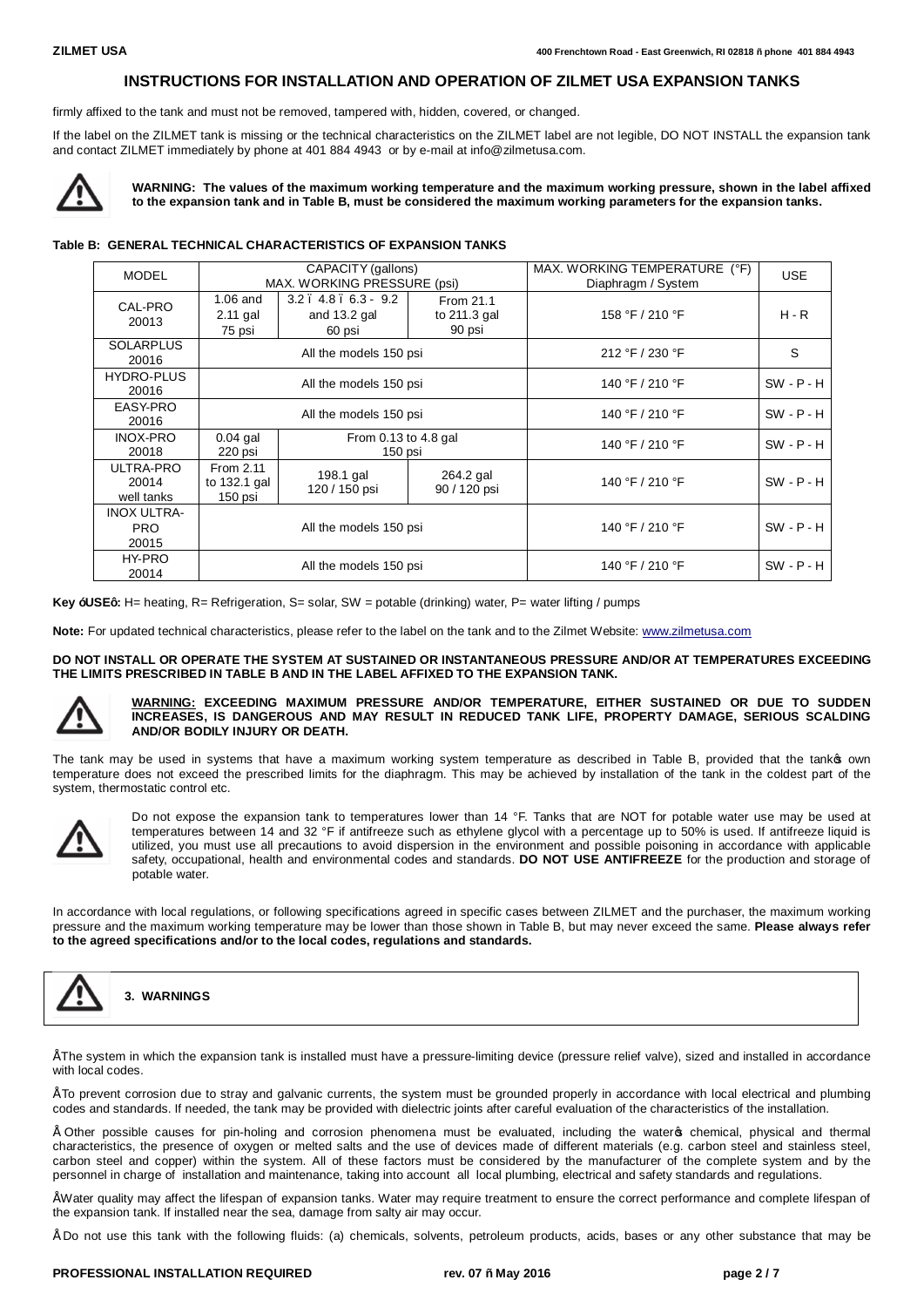detrimental to the tanks itself, (b) explosive, extremely flammable, flammable, toxic, or oxidizing fluids.

• Only use this tank with not dangerous fluids and having a vapor pressure greater than 7.25 psi above the normal atmosphere pressure (14.7 psi) at the maximum working temperature of the expansion tank.

• Do not use this tank with water containing sand, clay, particulates or other solid substance that may damage the tank (particularly the internal coating) and / or clog its connecting pipes.

• Proper means must be provided in order to prevent air from accumulating in the chamber of the tank (water side) connected to the system.

• The tank and the connected system must be protected against below-freezing temperatures by using proper antifreeze (if for use with non-potable water, see above) or installing the tank in suitable indoor areas.

• Do not use this expansion tank for any purpose other than the purpose for which it was intended.

• The expansion tank, piping and connections may leak water or other liquids over time. Therefore, the expansion tank must be installed in a suitable technical room capable of supporting the weight of the vessel filled with water and that must have adequate drainage and protection such that any leakage will not damage the surrounding area and will not cause scalding injuries. **THE MANUFACTURER SHALL NOT BE RESPONSIBLE FOR ANY DAMAGE TO PROPERTY, INJURIES OR SCALDING IN CONNECTION WITH THIS EXPANSION TANK.**

#### • **THE MANUFACTURER SHALL NOT BE RESPONSIBLE FOR ANY DAMAGES TO PROPERTY AND / OR INJURIES DUE TO IMPROPER TRANSPORT, HANDLING, INSTALLATION OPERATION OR MAINTENANCE OF THE TANK.**

• As in all plumbing products, bacteria can grow in the expansion tank, especially during times of non use. The local health and safety office must be consulted regarding any measures the personnel in charge of service and maintenance takes to safely disinfect the plumbing system. **DO NOT USE ABRASIVE DETERGENTS OR OTHER SUBSTANCES THAT MAY CAUSE DAMAGE TO THE TANK OR CONTAMINATION OF DRINKING WATER. IF BACTERIA CONTAMINATION IS DETECTED, IT MAY BE ADVISABLE TO REPLACE THE TANK.**

• DO NOT drill, open, heat with flames or tamper with the tank in any way.

• NOTE that certain pressure tanks (model ULTRA-PRO 20014) may have an opened upper connection in order to allow the installation of a three way connection on which a manometer and a pressure relief valve may be installed. If the three way connection is not installed, or the upper part is not closed with a suitable threaded nut, fluid escape may occur from the vessel.

• In the event it is necessary to change the factory pre-charge, specialized technicians should calculate and determine the new pre-charge. The calculation must ensure that, for all foreseeable working conditions, the specified limits (particularly the maximum working pressure) are never exceeded and that all local codes and standards are observed.



**WARNING -DO NOT OVER-PRESSURIZE- EXPLOSION HAZARD.** The pre-charge should never exceed 50% of the maximum working pressure. The new value of the pre-charge pressure (user set) must be written in the appropriate space on the label that is permanently affixed to the tank.

• Make sure that the system layout allows for future maintenance and provides sufficient access and working space around the system to allow for replacement of components whenever necessary.

• If vibration is likely to occur in the vicinity, proper means must be provided in order to insulate the expansion tank from vibrations (e.g. installation on a resilient mount).

• The tank can only be disposed of at selective waste collection authorized centers, in accordance with local codes and standards.

**CALIFORNIA PROPOSITION 65 WARNING: This product contains chemicals known to the State of California to cause cancer and birth defects or other reproductive harm. (California Installer / Contractor – California law requires that this notice to b[e given](http://en.wikipedia.org/wiki/Cancer) to [consumer / en](http://en.wikipedia.org/wiki/Birth_defect)d user of this product.)**

#### **4. GENERAL INSTRUCTIONS FOR INSTALLATION**



**SHUT OFF THE ELECTRIC POWER AND THE WATER SUPPLY TO THE SYSTEM. MAKE SURE THE SYSTEM IS COOLED AND NOT PRESSURIZED TO AVOID SCALDING AND / OR SERIOUS BODILY INJURY.**

**Inspect the product for any damage that may have occurred during shipping. If evident damage is detected, notify the freight carrier and reseller immediately, and do not install the tank.**

#### **• Ensure that access to the installation area is restricted. Do not install where children are present or may be present.**

• Use caution and always wear protective gloves and safety goggles during installation and maintenance of the expansion tank. Use suitable and appropriate lifting tools when positioning and installing the tank.

• Do not install the tank outdoors. The tank may only be installed in enclosed and well aerated areas and must be placed far from heat sources, electric generators and any other element that may damage the tank. Install in an area that allows for easy access and inspection of the tank.

• Depending on the model, the weight of the expansion tank filled with water can be supported by the system piping. To avoid overloading the pipes and possibly breaking or offsetting the pipe connections, it is important that the piping is supported by suitable bracing (strapping, hanger, brackets). If the tank does not have a support base, and is installed horizontally, it must be properly supported along the entire length of the tank.

• Before using any Zilmet accessory to hang the expansion vessel on a wall, check that the wall itself can sustain the weight of a full expansion vessel, as it will fill with system liquid. This will add considerable weight to the tank during normal operation.

• Before installing the expansion tank, remove the plastic cap on the air valve of the tank and using a controlled manometer verify that it has the correct factory set pre-charge (with a tolerance of ± 20%). Adjust the tank pre-charge to the required value (**do not over-pressurize**) and replace and tighten the plastic cap on the air valve. Only adjust the tank when empty of water.

• Install the tank at the point specified by the system design, specifications and instructions, preferably in a vertical position (please see Installation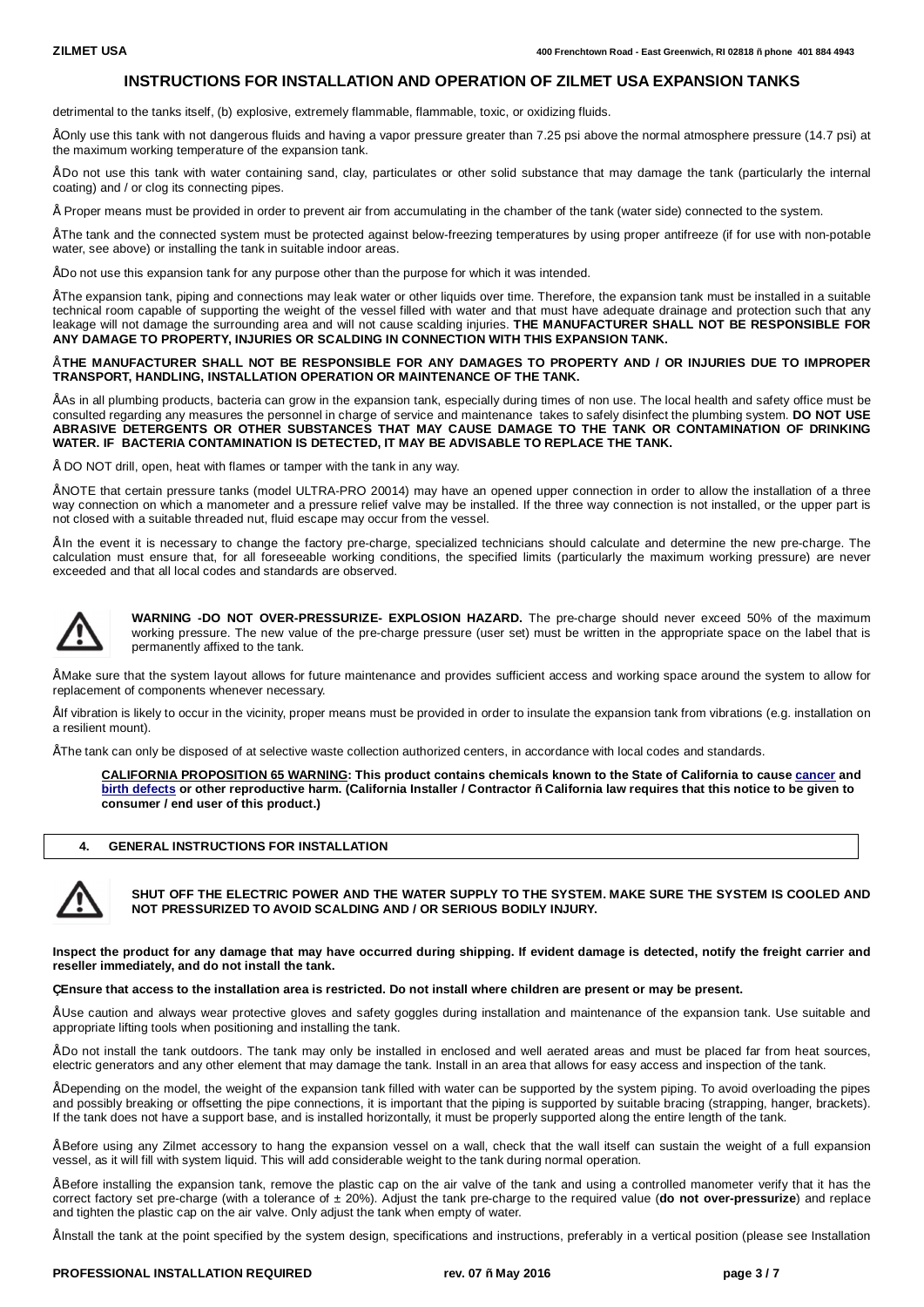schemes). Install the tank in the following places:

#### **INSTALLATION IN CLOSED HYDRAULIC HEATING (HYDRONIC) SYSTEMS**

The tank must be installed on the runback piping, please see the following installation scheme. An alternative location may be on the supply side, provided that the maximum working pressure and temperature limits are kept.



| $A = Draining$           | $B =$ Safety valve   |
|--------------------------|----------------------|
| $C = Air$ bleed valve    | $D =$ Gate valve     |
| $E =$ Backflow preventer | $F =$ Manometer      |
| $G = Pump$               | $H = U$ tilities     |
| $I =$ Mixing valve       | $L =$ Expansion tank |
| $M = Boiler$             |                      |

**The use of proper anti-scale and corrosion inhibitors additives is required in hydronic systems; when necessary, also the use of a proper anti-freeze fluid (glycol) must be considered.**

### **INSTALLATION OF THERMAL EXPANSION TANKS IN SYSTEMS FOR THE PRODUCTION OF SANITARY HOT WATER**

#### **How to install Thermal Expansion Tanks**

Proper thermal expansion tank sizing depends upon the volume of water being heated, the temperature and the incoming water pressure. please refer to the Quick Sizing Chart here below to properly size your thermal expansion tank.

When in doubt always go to the next larger size as you can never oversize an expansion tank, but can easily undersize the tank.

Adjust pre-charge to be equivalent to the incoming system water pressure (adjust the pre-charge while the tank is empty). **Do not set a pre-charge higher than 80 psi; if necessary, install a pressure reducing valve.**

#### **Installation Location**

Expansion tanks and water heaters may leak over time

Install on the cold water side after the pressure reducing valve and between the backflow preventer and the water heater.

Do not install in an area where leakage could cause property damage

The tank can be installed either vertically or horizontally. However, if the tank is to be installed horizontally, then it must be fully supported independent from the piping. Failure to do so will void the warranty.

#### **Maintenance**

Pre-charge control and visual inspection every 6 months



| $A = Draining$           | $B = S$ afety valve  |
|--------------------------|----------------------|
| $C = Air$ bleed valve    | $D =$ Gate valve     |
| $E =$ Backflow preventer | $F =$ Manometer      |
| $G =$ Shutoff valve      | $H = U$ tilities     |
| $I =$ Mixing valve       | $L =$ Expansion tank |
| $M = Water$ heater       |                      |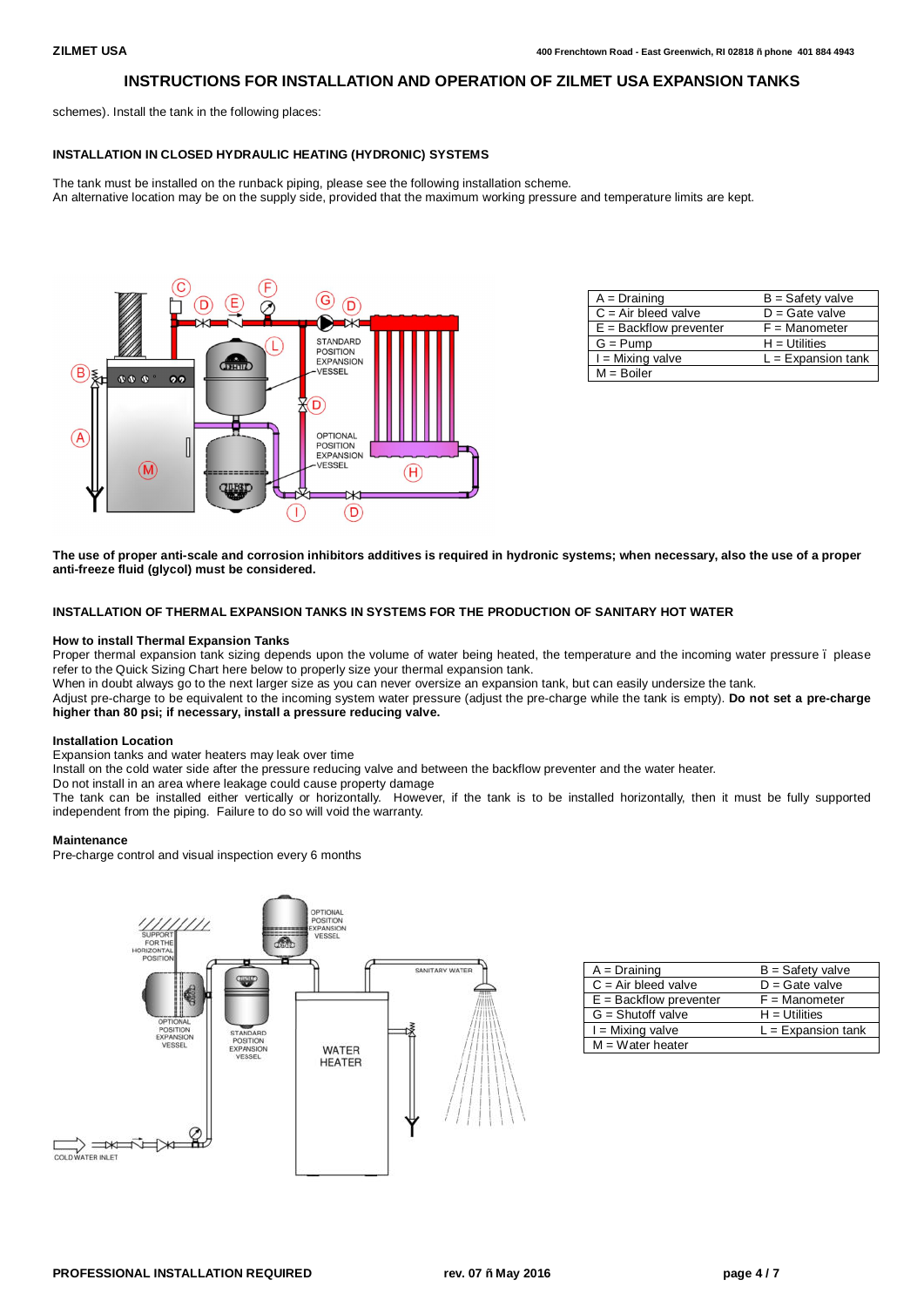# **QUICK SIZING CHART FOR THERMAL EXPANSION TANKS FOR THE PRODUCTION OF SANITARY HOT WATER**

| Applications up to 150°F |                        |          |                 |
|--------------------------|------------------------|----------|-----------------|
| <b>Water Heater Size</b> | <b>Supply Pressure</b> |          |                 |
| <b>Gallons</b>           | 40 psig                | 60 psig  | 80 psig         |
| 40                       | ZEP5                   | ZEP5     | ZEP5            |
| 50                       | ZEP5                   | ZEP5     | ZEP5            |
| 60                       | ZEP12                  | ZEP12    | ZEP12           |
| 80                       | ZEP12                  | ZEP12    | ZEP12           |
| 120                      | ZEP12                  | ZEP12    | <b>ZEP104IL</b> |
| Applications up to 180°F |                        |          |                 |
| 40                       | ZEP12                  | ZEP12    | ZEP12           |
| 50                       | ZEP12                  | ZEP12    | ZEP12           |
| 60                       | ZEP12                  | ZEP12    | <b>ZEP104IL</b> |
| 80                       | ZEP12                  | ZEP104IL | ZEP104IL        |
| 120                      | <b>ZEP104IL</b>        | ZEP104IL | <b>ZEP104IL</b> |

## **INSTALLATION IN PUMP SYSTEMS FOR STORAGE AND LIFTING OF POTABLE WATER**

After the back-flow preventer at the exit of the pump, as shown in the picture.



| $A =$ Manometer                                    | $B =$ Backflow preventer         |  |
|----------------------------------------------------|----------------------------------|--|
| $C =$ Globe valve                                  | $D =$ Pressure switch            |  |
| $E =$ Safety valve                                 | $F =$ Basin with submerged pump/ |  |
| $G =$ Switch board<br>$H = Water$ system           |                                  |  |
| $\vert$ I = Interchangeable membrane pressure tank |                                  |  |

Note: pre-charge of the tank must be set 3 psi lower than the minimum pressure switch setting at which the pump starts.

## **INSTALLATION IN SOLAR SYSTEMS**

For installation and operation review the system norms. Solar vessel must be installed in the supply line of the solar collector through use of a suitable temperature-resistant solar ball valve with a shut off to the system. The maximum working temperature in the membrane may not exceed 212 °F. This can be achieved by installing a temperature control system or using a vessel for compensating temperatures (type ZILMET VSG). The solar vessel must be installed in frost-free areas and have no direct heat. During the start-up, the pre-charge of the vessel must be adjusted according to the system data and must be written on the label. When checking the systems pressure, the maximum working pressure of the solar vessel must be considered and, if necessary, the solar vessel must be separated from the system. The solar vessel is resistant to 70% antifreeze.

#### **The use of proper anti-scale and corrosion inhibitors additives is required in solar systems.**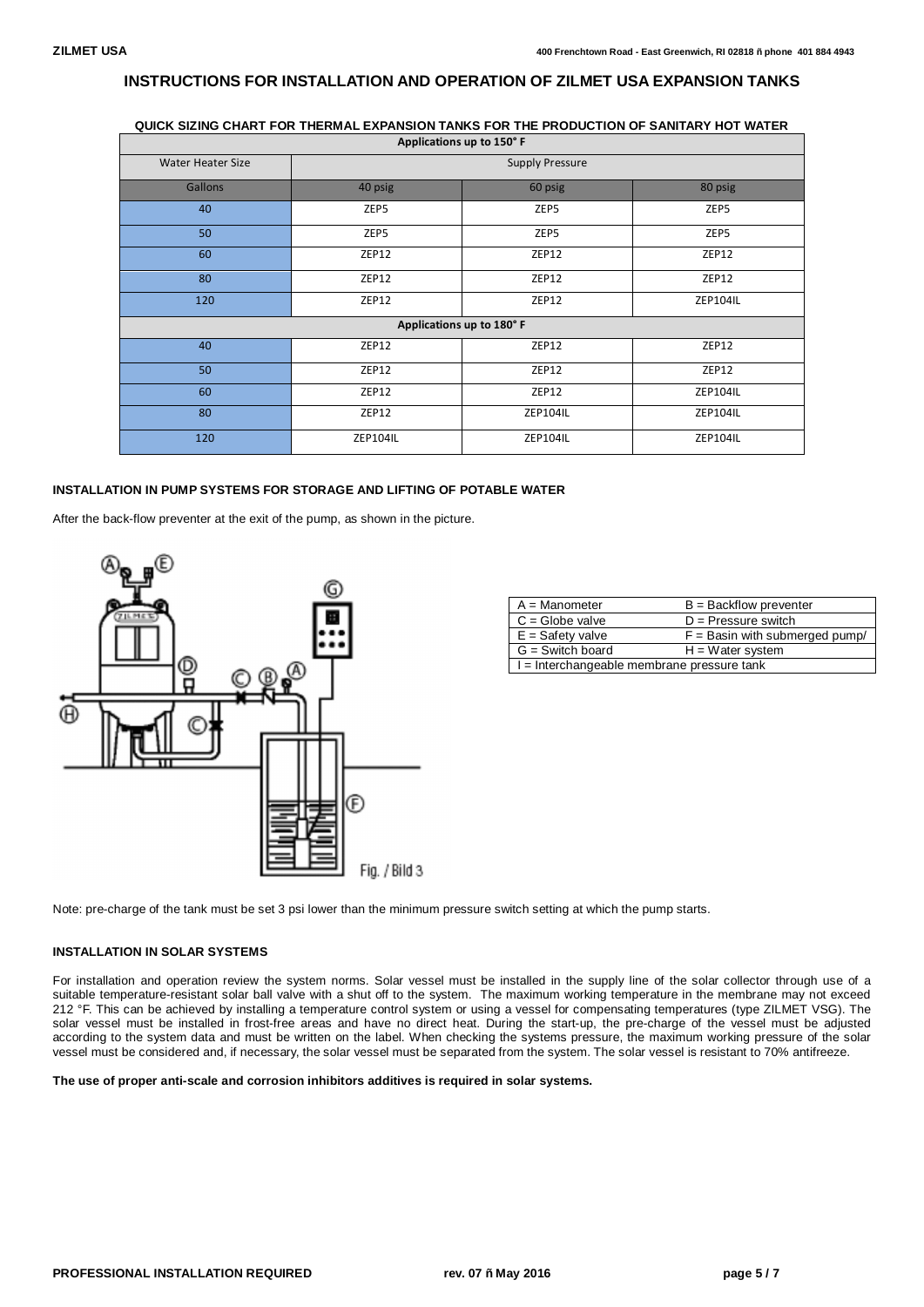

Do not insulate the connecting pipe or the solar expansion vessel. **Beware: this can get hot**. Therefore, precautions should be taken to ensure that access to this equipment is restricted. Do not install where children are present or may be present.

#### **Maintenance notes for solar vessels**

When solar expansion vessel is connected to the system using a butterfly solar valve, please follow these instructions before performing gas pre-charge checks: 1) close the knob and open the drain nipple to completely drain the tank, then check the precharge pressure; 2) after checking the pre-charge pressure, close the drain nipple and open the knob. **When opening the drain nipple of the butterfly valve to drain the solar expansion vessel, please note that the solar fluid coming out from the butterfly valve may be hot: therefore precautions must be taken to avoid property damage, scalding and/or bodily injury.** When rinsing the solar system, the solar vessel must be separated from the system by closing the ball valve outlet, thereby preventing dirt particles from entering the solar vessel. Dirt particles may cause damage to the membrane or corrosion.

**Pay particular attention to the fact that the solar fluids may undergo to chemical degradation (pH lowering) due to thermal effect, causing corrosion of the tank and of other parts of the system**. This may happen also when the system is not working, due to the stagnation of the fluid in the solar panels. The personnel in charge of installation, commissioning and maintenance must take into account this possibility and must follow the instructions of the supplier of the solar fluid regarding periodical substitution of the fluid itself and/or adding proper additives to the system.

#### **AFTER THE INSTALLATION OF THE TANK**

• After the installation of the tank and the re-start of the plant, check for leakage and remove all air from the system. Check to make sure that the system pressure and temperature are within safe operating range. If necessary, remove system water to bring the system pressure within safe limits and/or adjust the temperature control up to the desired ending temperature.

• Do not over-tighten the threaded connection.

• Ensure proper support, restraint and anchoring of the expansion tank to avoid displacement or rupture in the event of vibrations or earthquake.



**The above installation instructions are intended as a reference and must be adapted by taking into account the specifications and instructions of the plant at which the tank is installed, the system design, the operation requirements and local codes and standards.**

#### **5. MAINTENANCE**



**ONLY QUALIFIED AND LICENSED PERSONNEL MAY PERFORM SERVICE AND MAINTENANCE.**

**DO NOT ACCESS WHILE UNDER PRESSURE. DANGER OF SCALDING, BURSTING OR WATER DAMAGE.**

**BEFORE PERFORMING MAINTENANCE AND CONTROL OPERATIONS, THE SYSTEM (INCLUDING THE TANK) MUST BE SHUT OFF, COOLED AND NOT PRESSURIZED, ALL OF THE ELECTRICAL PARTS MUST BE UNPLUGGED AND THE TANK MUST BE COMPLETELY EMPTY.**

• **Unless otherwise stated, at least once every six months the expansion tank must be checked to verify that the pre-charge is within the value indicated on the label (factory pre-charge or customer set pre-charge) with a tolerance of ± 20%.**

To lengthen the life of the expansion tankos external protection, periodically clean the external portions of the tank using warm water and soap.

• Inspect the tank visually for signs of damage / corrosion at least once every 6 months

- The expansion tank includes components which undergo stress. In the event such components deteriorate with time, the tank must be replaced.
- Use only original ZILMET spare parts.

**Note:** To ensure the proper functioning of the system, the expansion tank must be replaced in the event of excessive deterioration and, in any case, no later than 5 years from the installation date.

Current copies of this manual can be viewed at [www.zilmetusa.com](http://www.zilmetusa.com/)